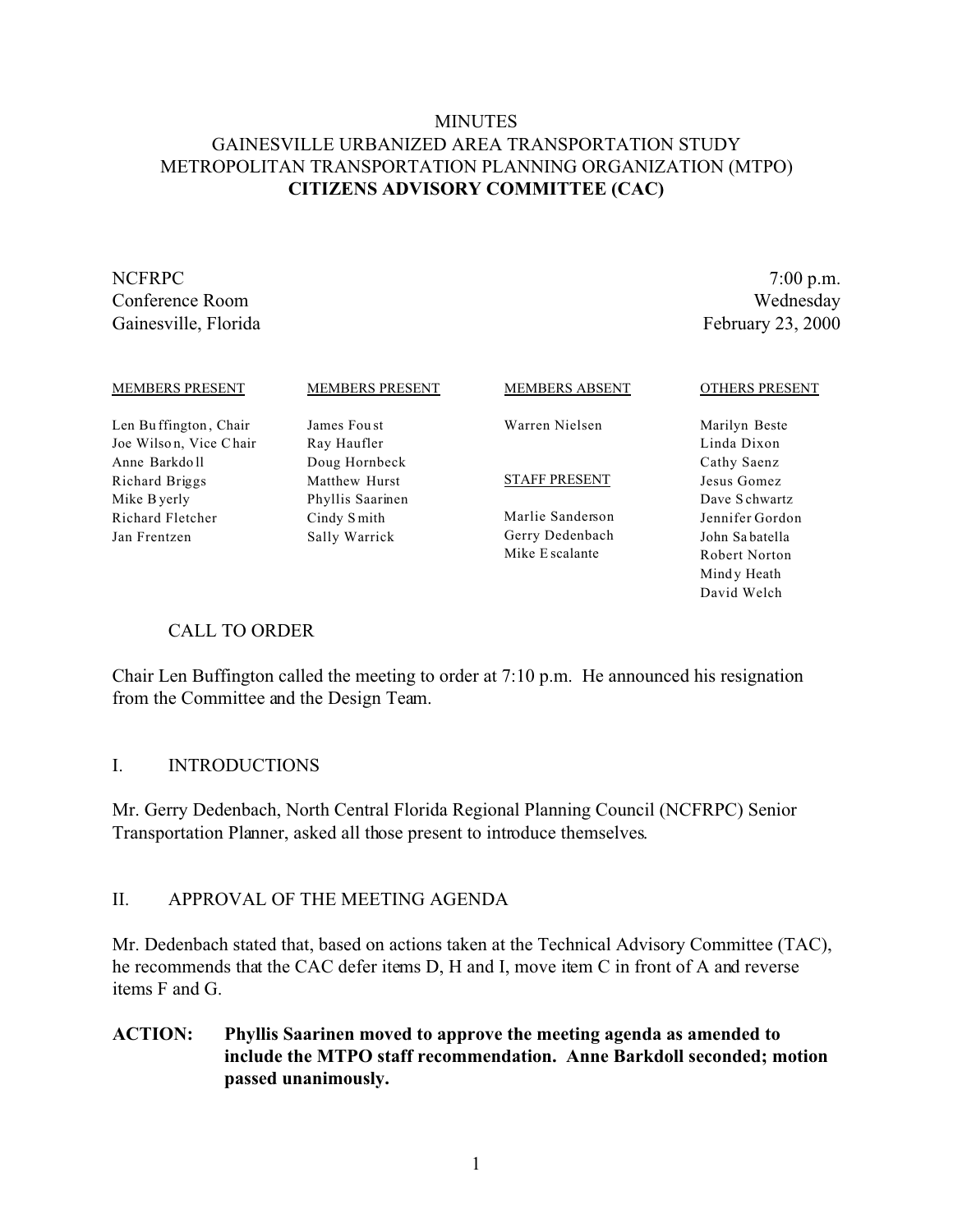#### III. APPROVAL OF THE JANUARY 19, 2000 MINUTES

### **ACTION: Richard Briggs moved to approve the January 19, 2000 minutes as amended, striking recreational cycling opportunities from page 3, Item A and correcting one misspelling. Mike Byerly seconded; motion passed unanimously.**

### IV. CHAIRMAN'S REPORT

Mr. Dedenbach stated that the next MTPO meeting is scheduled for March 9, 2000. He said that the next CAC meeting is scheduled for March 22, 2000. He also announced the upcoming March 20 MTPO Public Hearing and Environmental Focus Group meeting, scheduled for March 1 at 7:00 p.m.

Ms. Mindy Heath, Alachua County Public Works Department Senior Planner, distributed the executive summary to the recently completed planning study and announced the Tower Road workshop and fieldtrip.

Mr. Richard Briggs noted that he had requested an agenda item regarding parking at the University of Florida and in the City of Gainesville.

### **ACTION: Cindy Smith moved to request that the City of Gainesville look into conducting a charrette for the State Road 26/26A corridor west of SW 34th Street. Mathew Hurst seconded; motion passed unanimously.**

### V. AGENDA ITEMS TO BE DISCUSSED- LISTED IN ORDER OF IMPORTANCE

### C. REGIONAL TRANSIT SYSTEM (RTS) RIDERSHIP TRENDS

Mr. Dedenbach stated that, at its January 19 meeting, it was a consensus of the CAC to request that a representative of RTS discuss, at the February 23 meeting, current ridership trends, statistics for individuals routes service the University of Florida and average loading statistics for the entire system.

Ms. Cathy Saenz, RTS Marketing Coordinator discussed current ridership trends, statistics for individuals routes service the University of Florida and average loading statistics for the entire system and answered questions.

#### A. SUNSHINE LAW AND CONFLICT OF INTEREST

Mr. Marlie Sanderson, NCFRPC Director of Transportation Planning, noted that he received a call from the Mr. Dave Wagner, MTPO Attorney, stating that there would not be anyone present to discuss the Sunshine Law and conflict of interest. He suggested that this item be deferred.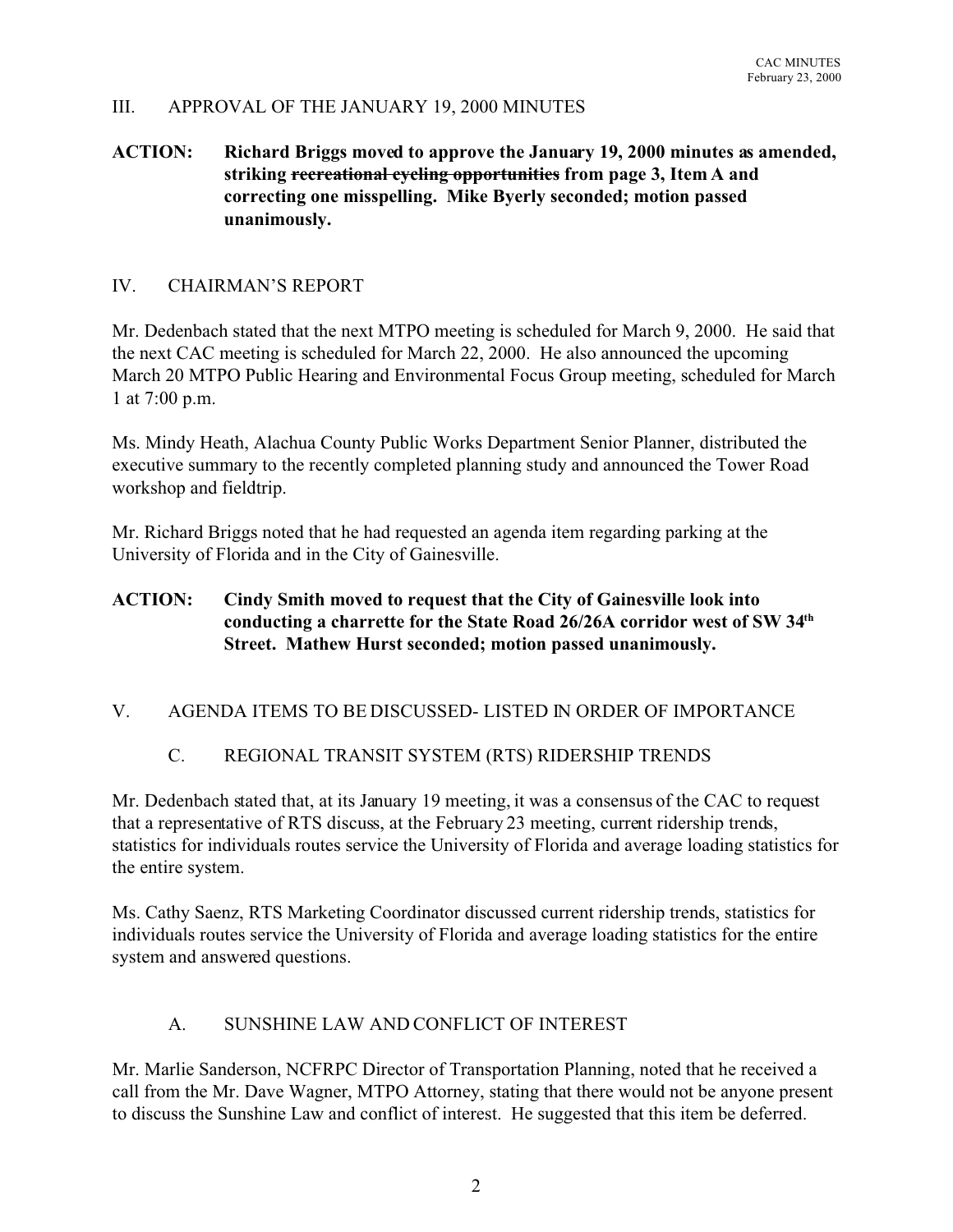Vice Chair Joe Wilson stated that this agenda item would be deferred.

#### B. COMPREHENSIVE PLAN UPDATE

Mr. Dedenbach stated that Alachua County is currently working on the update of the comprehensive plan. He said that documents which have been prepared as part of the Comprehensive Plan update process are included in the meeting materials. He that Staff is requesting that the CAC review and comment on these materials.

Mr. John Sabatella, Alachua County Department of Growth Management, discussed the upcoming Comprehensive Plan Update and answered several questions.

Ms. Heath announced that comments could be provided electronically via the County's website or directly to staff.

### **ACTION: Mike Byerly moved to recommend that Alachua County staff provide regular updates on the progress of the Comprehensive Plan Update. Anne Barkdoll seconded; motion passed unanimously.**

### E. ARCHER ROAD AND SW 16<sup>th</sup> AVENUE PEDESTRIAN SAFETY ISSUES

Mr. Sanderson stated that the MTPO, at its November meeting, discussed a letter from Ms. Jennifer Gordon concerning bicycle and pedestrian safety on Archer Road. He said that the MTPO was especially concerned about the safety of pedestrians crossing Archer Road at the bus stop locations near SW  $16<sup>th</sup>$  Avenue. He reported that the MTPO referred the issue of crosswalks at bus stop locations along this portion of Archer Road and the 1993 Archer Road Bicycle and Pedestrian Safety Study to the MTPO Advisory Committees. He discussed the 1993 Archer Road Bicycle and Pedestrian Safety Study recommendations.

### **ACTION: Cindy Smith moved to recommend that the MTPO:**

- **1. approve the City of Gainesville preferred design contingent on the proposal meeting traffic warrants;**
- **2. have this project included in the List of Priority Projects this fall; and**
- **3. that the City should look into siting a pedestrian facility near the Brandywine apartment complex.**

**Anne Barkdoll seconded; motion passed unanimously.**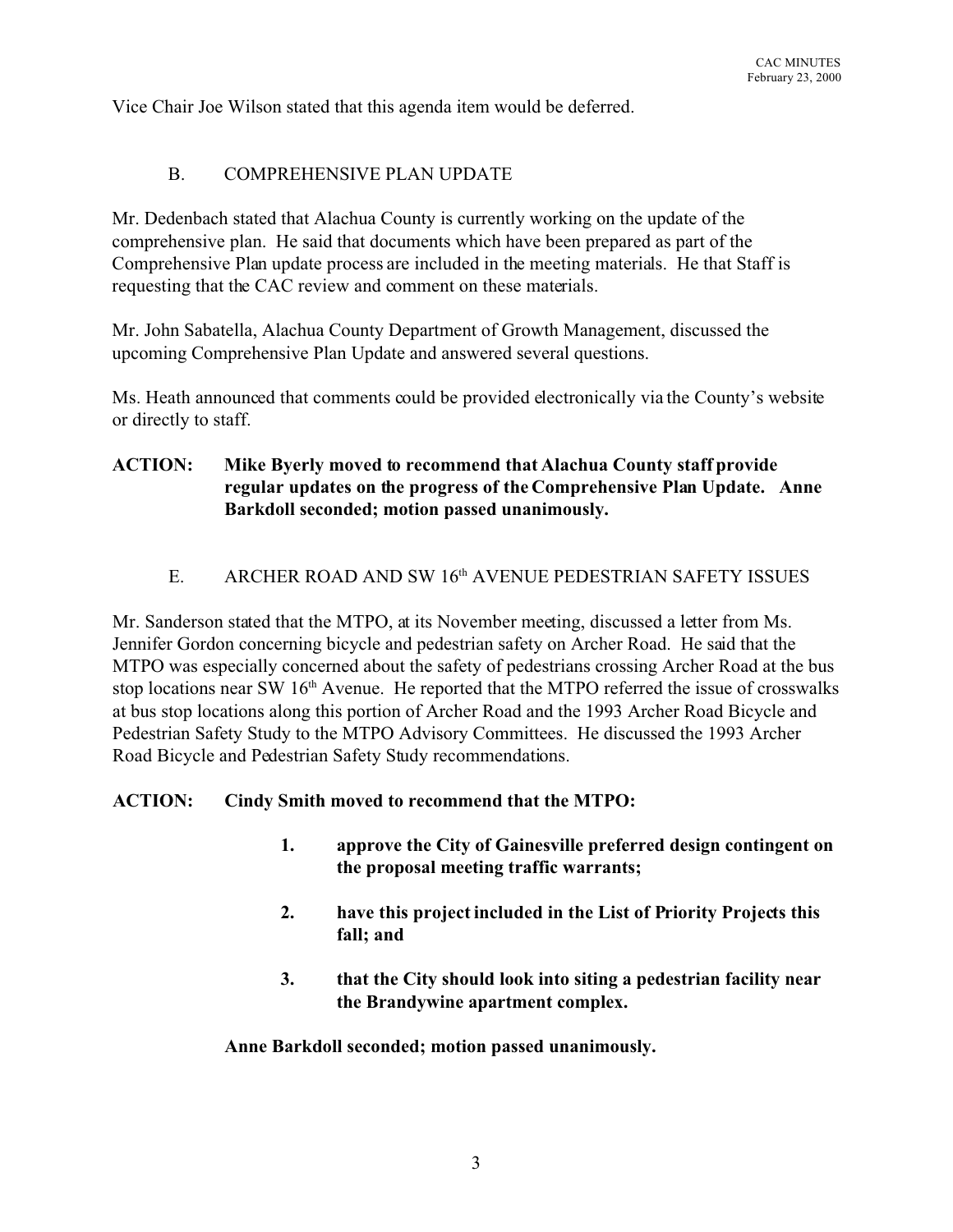### **ACTION: Cindy Smith moved to recommend that the MTPO request that the Alachua County Traffic Safety Team (ACTST) look along this corridor, and SW 34th Street, to see if similar pedestrian safety issues exist. Phyllis Saarinen seconded; motion passed unanimously.**

#### G. MAIN STREET PLAN AMENDMENT

Mr. Sanderson stated that, at its February meeting, the MTPO discussed the Main Street reconstruction project. He said that, although there was not a quorum present, the MTPO directed staff to research the feasibility of holding a public hearing to gather input on the project. He said that the CAC needs to make a final recommendation concerning whether the MTPO should amend the Long Range Transportation Plan, reducing portions of Main Street from four lanes to two, and assigning a priority to this funded project.

- **ACTION: Ray Haufler moved to recommend that the MTPO request that additional analysis be performed on the Main Street corridor. Jan Frentzen seconded; motion passed 11-1.**
- **ACTION: Cindy Smith moved to recommend that the MTPO amend its Long Range Transportation Plan to include as priority number 1 the reconstruction of Main Street as a 2-lane facility instead of a 4-lane facility. Richard Briggs seconded; motion passed unanimously.**

**It was a consensus of the CAC to discuss agenda item H. next.**

# H. SOCIOECONOMIC DATA

Mr. Sanderson stated that, every five years the MTPO updates its Long Range Transportation Plan. He said that one component of this update is the forecast of population and employment data for Alachua County. He said that, over the past year, City, County, MTPO and consultant staff have been working to revise previous projections for this update. He said that this report is the result of that effort. He said that the data contained in this report, which will be included in the technical documentation supplied later by the consultant, comprises the base year, interim projections and the year 2020 target. He concluded by saying that the CAC needs to approve the report as a completed planning document.

**ACTION: Jan Frentzen moved to approve the Socioeconomic Data report as a completed planning document. Richard Fletcher seconded; motion passed unanimously.**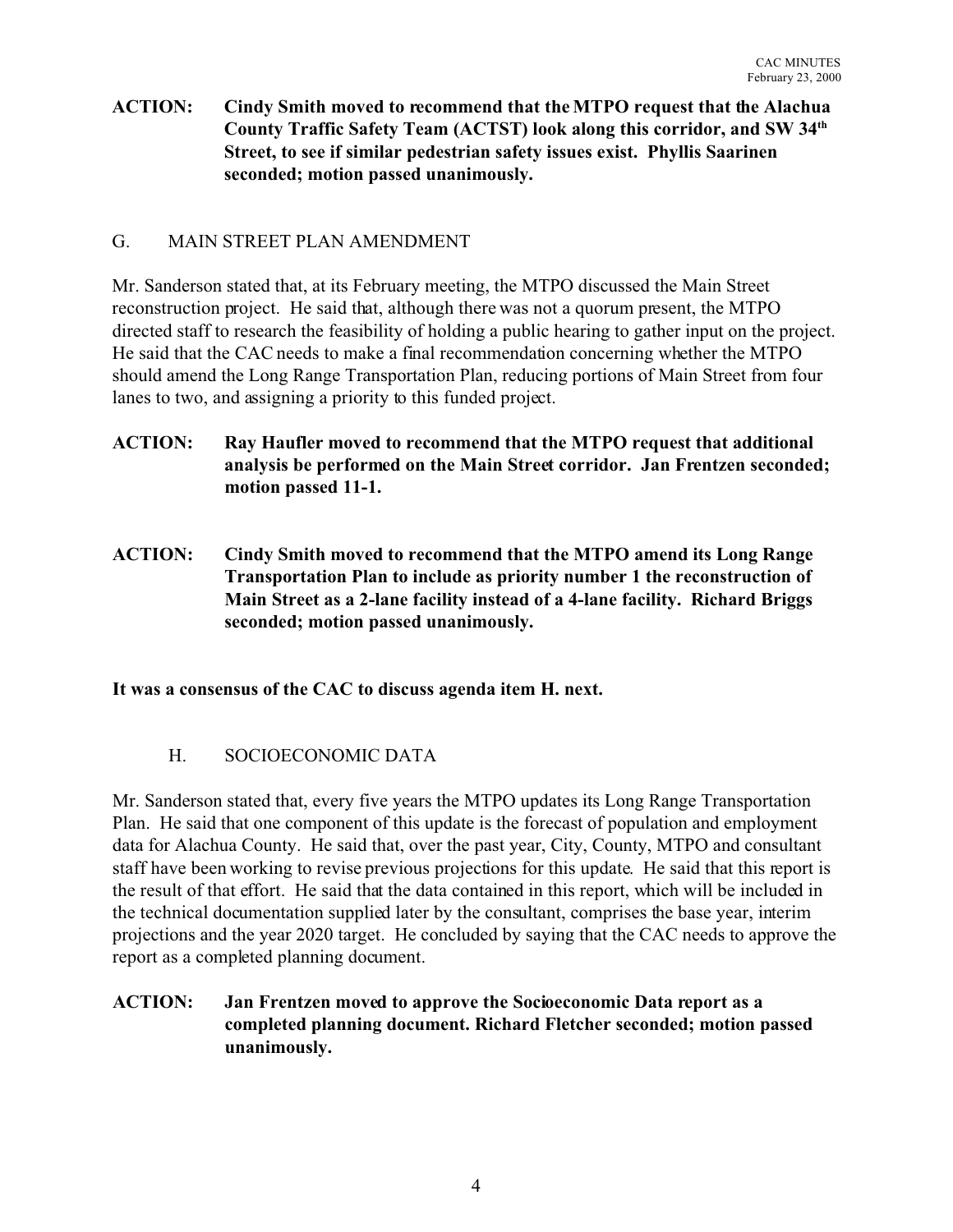# F. LONG RANGE PLAN ISSUES

Mr. Sanderson stated that, over the last several months, the Committees and the MTPO have reviewed Draft Goals and Objectives for the Long Range Transportation Plan. He said that the Draft Goals and Objectives, which have been revised to reflect Committee and MTPO comments and concerns are now ready for final approval by the Committees and the MTPO. He said that the Committees need to make a final recommendation on the Draft Goals and Objectives, Evaluation Measures and the Urban Form/Transportation Concepts.

### **ACTION: Phyllis Saarinen moved to recommend that the MTPO adopt the Goals and Objectives, as modified by the TAC, with the following modifications:**

- **1. Objective 2.2- Encourage infill and redevelopment in areas that have existing and adequate infrastructure in place; and**
- **2. Objective 3.2- Implement techniques to calm traffic in residential, educational, and commercial areas where walking and bicycling are common.**

**Cindy Smith seconded; motion passed unanimously.**

# **ACTION: Mike Byerly moved to amend Objective 1.9 to add ,but minimize adverse impacts resulting from this policy that are inconsistent with other Goals and Objectives. Sally Warrick seconded; motion passed unanimously.**

Mr. Sanderson requested that the Committee defer action on Evaluation Measures.

# J. MTPO TRANSPORTATION PLANNING BOUNDARIES

Mr. Sanderson stated that, at its January meeting, it was a consensus of the CAC to discuss, at this meeting, establishing a county-wide MTPO. He said that, in 1997, the CAC recommended that the MTPO maintain the existing planning area boundary and to wait until the results of the Year 2020 census are available before considering extending the planning area boundary to include all of Alachua County.

# K. SPEED LIMIT ON INTERSTATES

Mr. Sanderson stated that, at a recent meeting, the CAC requested that Staff include information concerning speed limits on interstates on a future CAC meeting agenda.